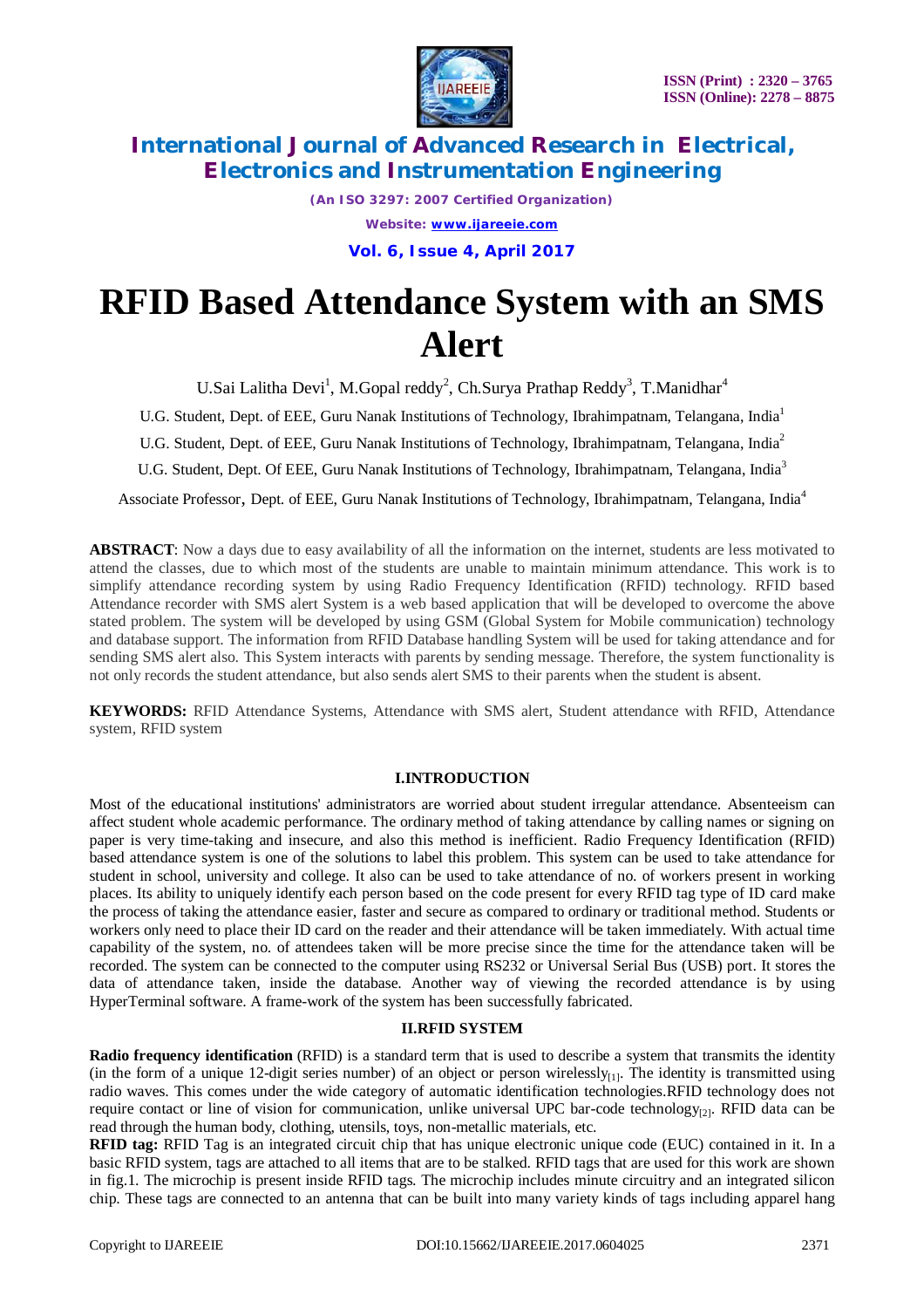

*(An ISO 3297: 2007 Certified Organization)*

*Website: [www.ijareeie.com](http://www.ijareeie.com)*

### **Vol. 6, Issue 4, April 2017**

tags, labels, and security tags, as well as a wide variety of industrial asset tags. The tag chip contains memory which stores details of students and other information so that it can be scanned and tracked by RFID readers anywhere. Here "UNIQUE" refers to each and every code word of the tag and is independent of other code word[5]. The tag acts as a Key that is capable of opening a particular locks .So, it is also named as RFID key. The sequence is a numeric serial, which is stored in the RFID memory.

Each tag can store 2Kbyte of information about every student. The tag memory can be permanent or recordable, which can be again programmed electronically by the reader any number of times. There are three types of RFID tags which are active, semi-passive and passive. Passive tags are passive in nature i.e. they don't have any battery source built in them. They take electric power from the electromagnetic field generated by the reader. They do not have any active transmitter. They rely on altering the RF field from the transceiver in a way that the reader can detect. The word itself refers that active tags are active in nature i.e. they do not require any extra source externally, they have their own inbuilt battery. The high frequencies that are transmitted by it are detected at a longer range.



Fig:1 RFID Tags

**RFID reader:** An RFID reader is a network connected device which may be fixed or mobile, with an antenna that sends power as well as data and sends commands to the tags. EM-18 RFID reader is shown in fig.2. RFID Reader is a scanning device that uses the antenna to identify the tags that are in its zone $_{[4]}$ . It transmits signals at specific frequencies. RFID readers are usually ON all the time. It continuously transmits radio energy in the form of waves and awaiting any tags that enter their field of operation. EM 18 RFID Reader is shown below in fig2. EM 18 RFID reader is the device capable of reading. It redeems the information or data is stored inside the RFID tags. Similar to RFID tag, RFID reader is also of 2types: (a)Active reader and (b)The passive RFID reader.



Fig:2 RFID Reader

### **III. ANTENNA**

The tag and reader communicate with each other through a medium called antenna. It has the property of electromagnet. The antenna can energise a passive tag and transfer data by emitting wireless impulses. The antenna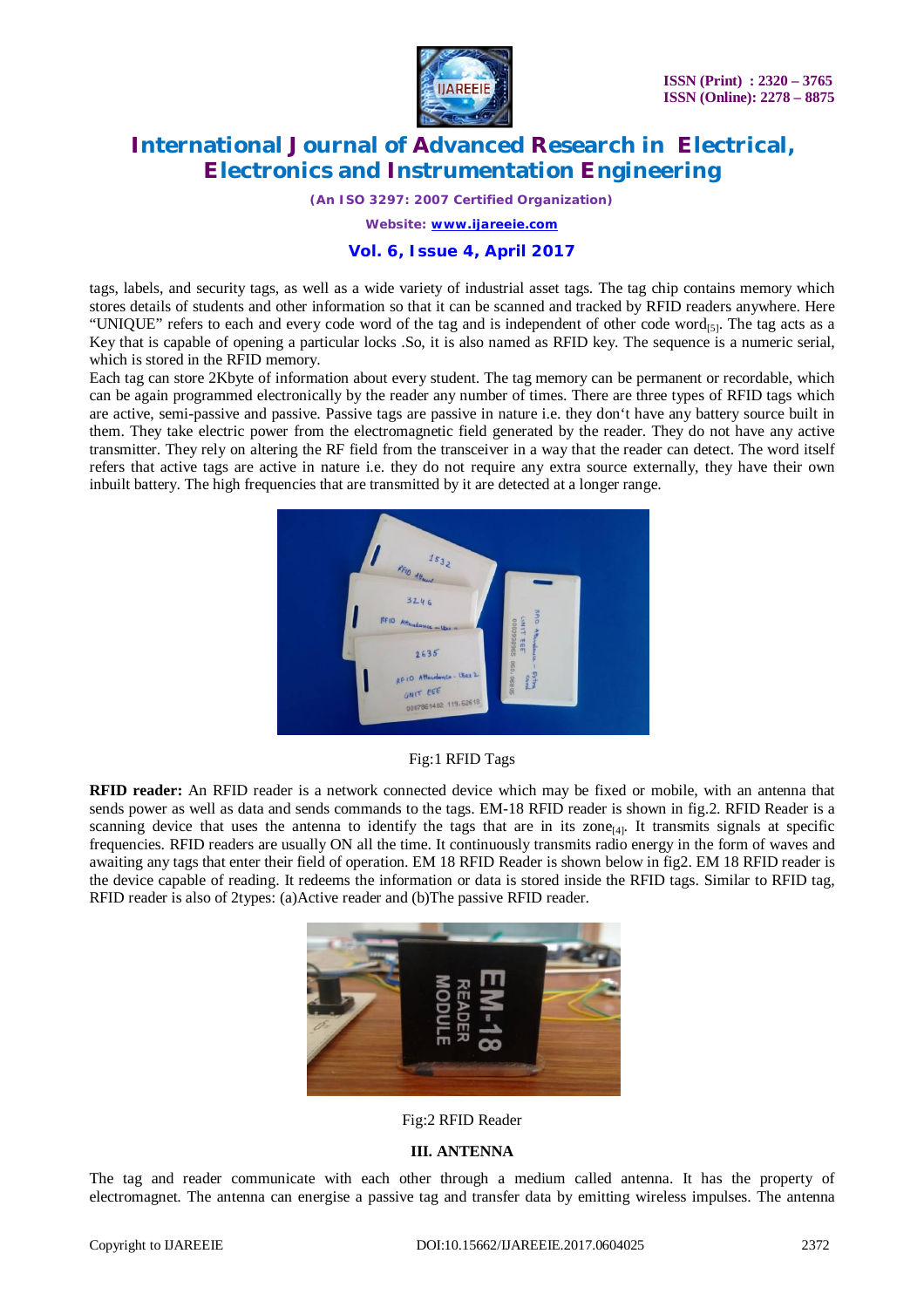

*(An ISO 3297: 2007 Certified Organization)*

*Website: [www.ijareeie.com](http://www.ijareeie.com)*

### **Vol. 6, Issue 4, April 2017**

comes in different models. The different types of antennas are mentioned as follows: (1) Stick antennas, (2) Adaptive antennas, (3) Omni directional antennas (4) Di-pole or multi-pole antennas, (5) Beam-forming or phased-array element antennas, (6) Circular polarized, (7) Gate antennas, (8) Patch antennas and (9) Linear polarized.

### **IV.MIDDLEWARE**

The middleware is an interface required to manage the flow of data. It directs the flow of data from reader and to transmit it efficiently to the backend database management systems. The middleware supervise the number of tags present in the system. It extracts pertinent information from the readers.

The software module of the middleware processes the raw data given in by the hardware circuit. The raw data fed into the middleware are:

- 1. Unique tag sequence number
- 2. Timestamp of data entry

The middleware receives the unique identifier from the reader and compares it with the list of stored tags. The details are fetched and displayed on the LCD display, if the identifier sequence is present. A new record is created with the corresponding timestamp, if the identifier is not present. And the information is stored in the database. The student will be assisted to fill in the following details:

- 1. Name
- 2. Course details
- 3. Stream
- 4. Timester

#### **V. DATABASE STORAGE**

The backend database primarily deals with the storage of relevant information recorded by the reader and communicated by the middleware. For example, the middleware in an automated security control system will store all tag readings taken by the reader in the database. This helps create log entries for the system.

The new student registration is done by making modifications in the arduino program. The new student's details are added in program sequence. Data once stored in the database can only be modified by the system administrator. The RFID reader used in this work operates at a frequency of 125 KHz with an effective read range of 10cm only. A short read range is preferred so as to maintain the authenticity and security of the attendance being recorded.

#### **VI.GSM MODULE**

A GSM modem is a specialised type of modem which accepts a SIM card. It operates over a signature to a mobile operator, just like a mobile phone. This can be a true modem device with a serial, USB or Bluetooth connection, or it can be a mobile phone that provides GSM modem capabilities. GSM modem is connected to personal computer. SMS, commonly referred to texting message. It is a service for sending short messages to mobile devices with maximum characters up to 160. Mobile devices include Cellular Phones and Smart phones. "Arduino SMS" app is installed in mobile. It is connected to arduino through Bluetooth interface (shown in fig.3). When student get absent, this modem sends SMS to the parent's mobile indicating that the student is absent to attend classes in college.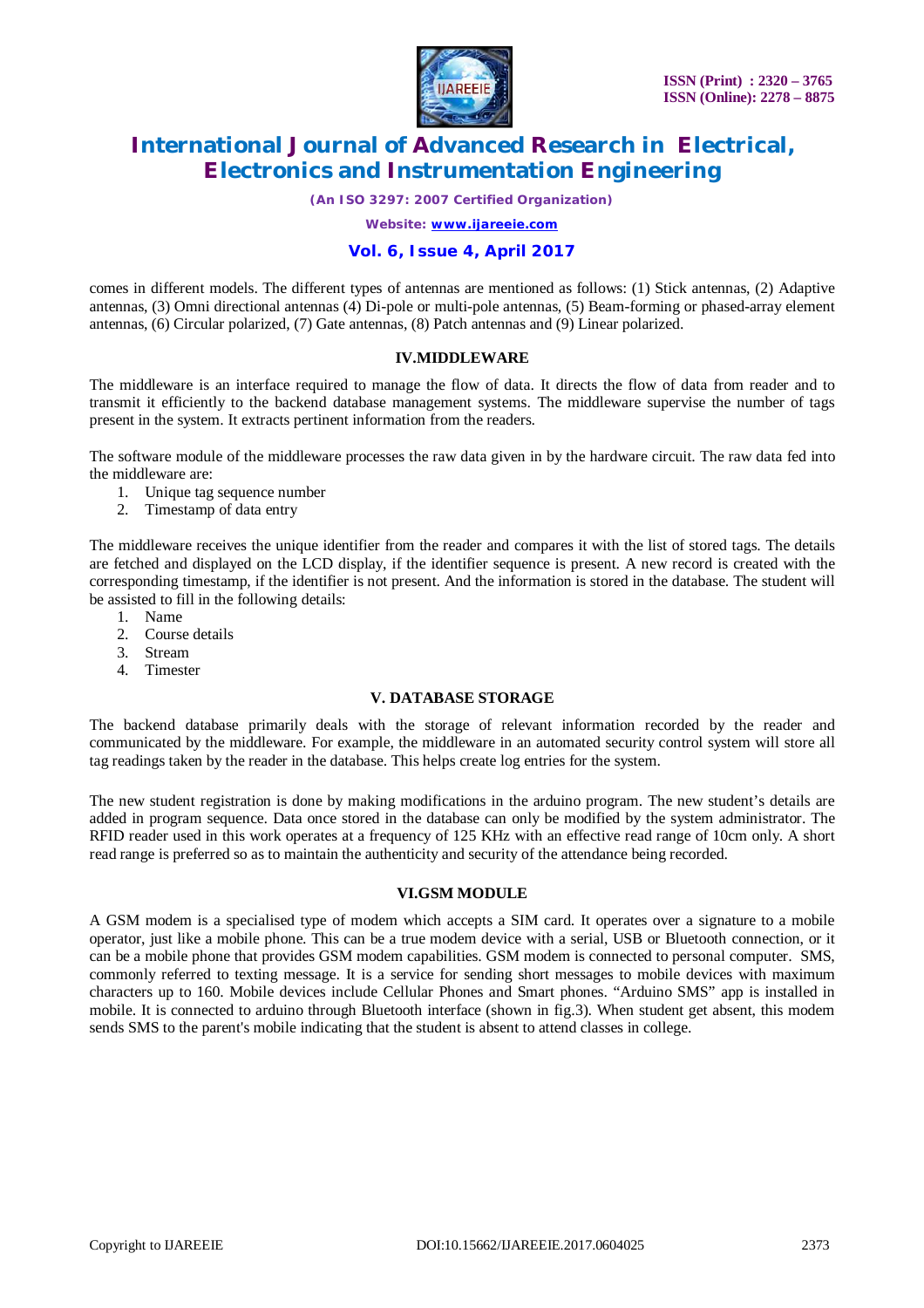

*(An ISO 3297: 2007 Certified Organization)*

*Website: [www.ijareeie.com](http://www.ijareeie.com)*

### **Vol. 6, Issue 4, April 2017**



Fig:3 GSM Module

### **VII.APPLICATION DECRIPTION**

The primary aim of the research is to uniquely identify individual students based on their unique tag identifiers. A systematic and serialised approach is required to solve this difficulty. The important characteristics of the application include:

- Perform attendance automatically
- Generate report of students who are present for a particular course
- Error free tag identifier recognition
- Easy measurability to incorporate more records
- Togetherness and reliability in data storage

This paper focus on the principal purpose to overcome the human errors while recording student attendance and the formation of a data basic student attendance database system with an enhanced overall efficiency. The application graphical user interface (GUI) is sketched using Visual Basic 6.03 and Microsoft Access is used as the database supplier. The Atmel4 AT89S52 is the heart of the system, which is a less-powered high performance CMOS 8bit microcomputer with 8K bytes of downloadable flash programmable and erasable read only memory.

A 12 digit number is incorporated on the RFID tag. We have used passive tag. Whenever the tag is swapped near the reader, because of the induced mutual inductance energy, data is moved to reader. The data is transferred to the microcontroller, from reader. Then attendance is taken by the microcontroller if the tag is found to be authenticated.



Fig:4 LCD Display

The circuit contains a 16x2 LCD7 display panel (shown in fig.4), which is the output device of the system. It displays the user's information when the stored tag is read by the reader. The serial interface allows connectivity to a local database for data storage and retrieval. The input to the system is the unique tag identifier stored in the RF tag, which is sensed by the reader. The components are mounted on the printed circuit board for inter dependability between them.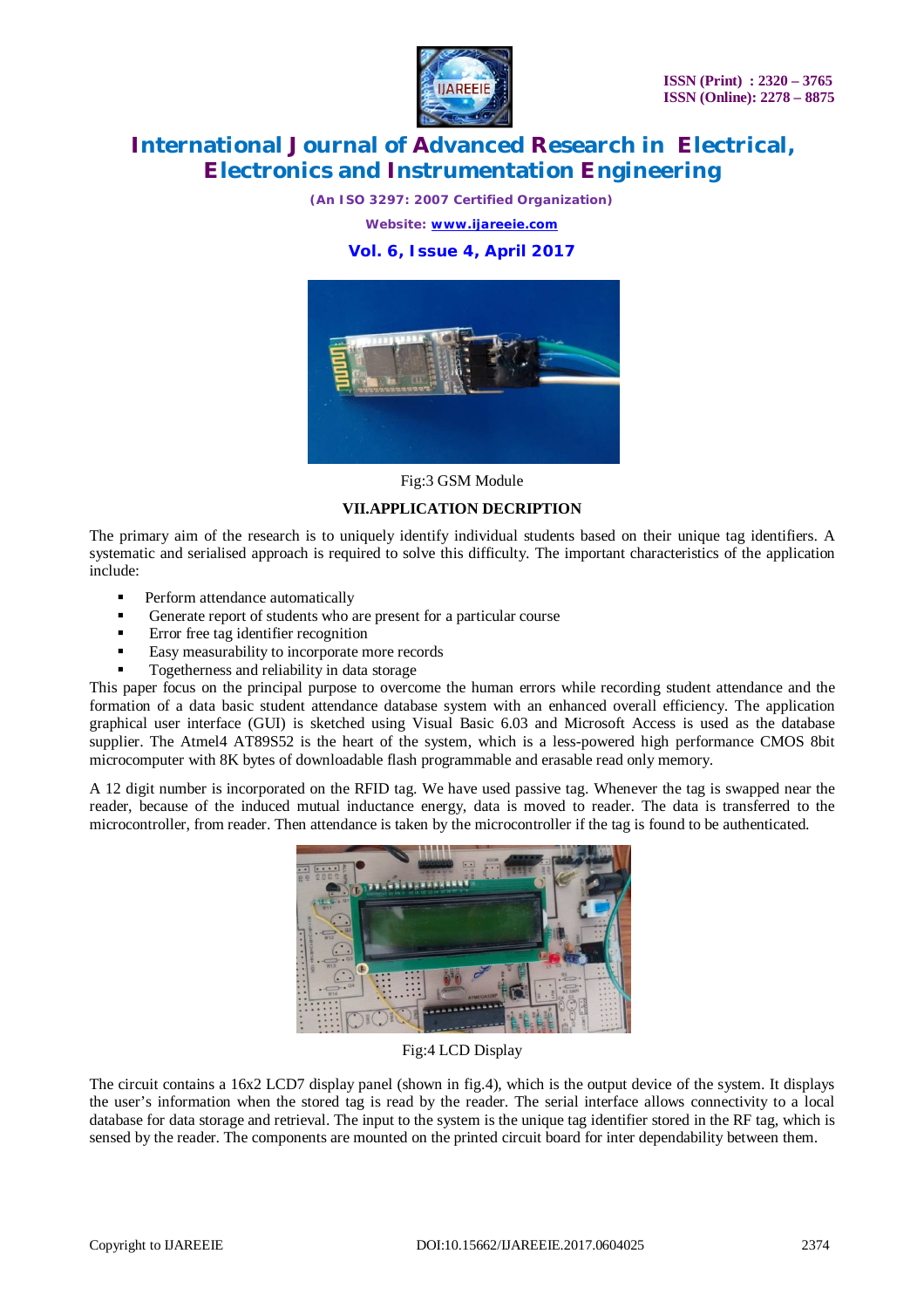

*(An ISO 3297: 2007 Certified Organization)*

*Website: [www.ijareeie.com](http://www.ijareeie.com)*

### **Vol. 6, Issue 4, April 2017**

### **VIII. WORKING PROCEDURE**

Fig.5 shows hardware implementation of the work. The RFID tag will be taken in the range of the reader. The RFID reader senses the signals of the RFID tag within 10cm of range. The reader sends out a power pulse to the antenna. The system has two antennas, which of these, one situated on the tag and other on the reader. The RFID reader stores the data which is stored sent by the tag. The stored data passes from reader to microcontroller and students information get displayed on LCD display. The attendance of the students is maintained and their status is updated to the parents via GSM. GSM system is used to send SMS to their parents.

 As soon as the student swipes the card, the student is asked to enter 4-digit password, by which the door will be opened for that student. At the same time LCD shows the text as "enter the student". When student don't swipe the card with in specified time, the student get marked as absent. The detailed information of each student with real time recording is listed on PC by using processing-2.2.1. And an SMS alert is sent to respective parent, saying that the "xxxx student is absent".



Fig:5 Prototype of the work

### **IX.CONCLUSION**

A low cost RFID Based Attendance System framework has been successfully developed. The prototype of the system provides several advantages upon standard method of taking attendance in class. The system has automated attendance. The prototype developed in this work is closely packed and light weight. It consumes low power. It can run using power adapter or battery power. Therefore, it is very portable and can be carried to the class for taking the attendance.

| S.NO. | <b>STUDENT</b><br><b>NAME</b> | <b>BRANCH</b> | ID | TIME     | <b>DATE</b> | <b>STATUS</b> |
|-------|-------------------------------|---------------|----|----------|-------------|---------------|
|       | Surya<br>Prathap              | EEE           |    | 16:06:31 | 23/02/2017  | Present       |
| 2.    | Sai<br>Lalitha                | EEE           | 2  | 16:06:48 | 23/02/2017  | Present       |
| 3.    | Gopal                         | EEE           | 3  | 16:07:07 | 23/02/2017  | Present       |
|       |                               |               |    |          |             |               |

Fig:6 Status of students in Excel Sheet

The status of every student is displayed in excel sheet(as shown in Fig.6). The attendance taken is protected and precise since the tag ID has a unique 12-digit code. The prototype is user-friendly with easy available switches and